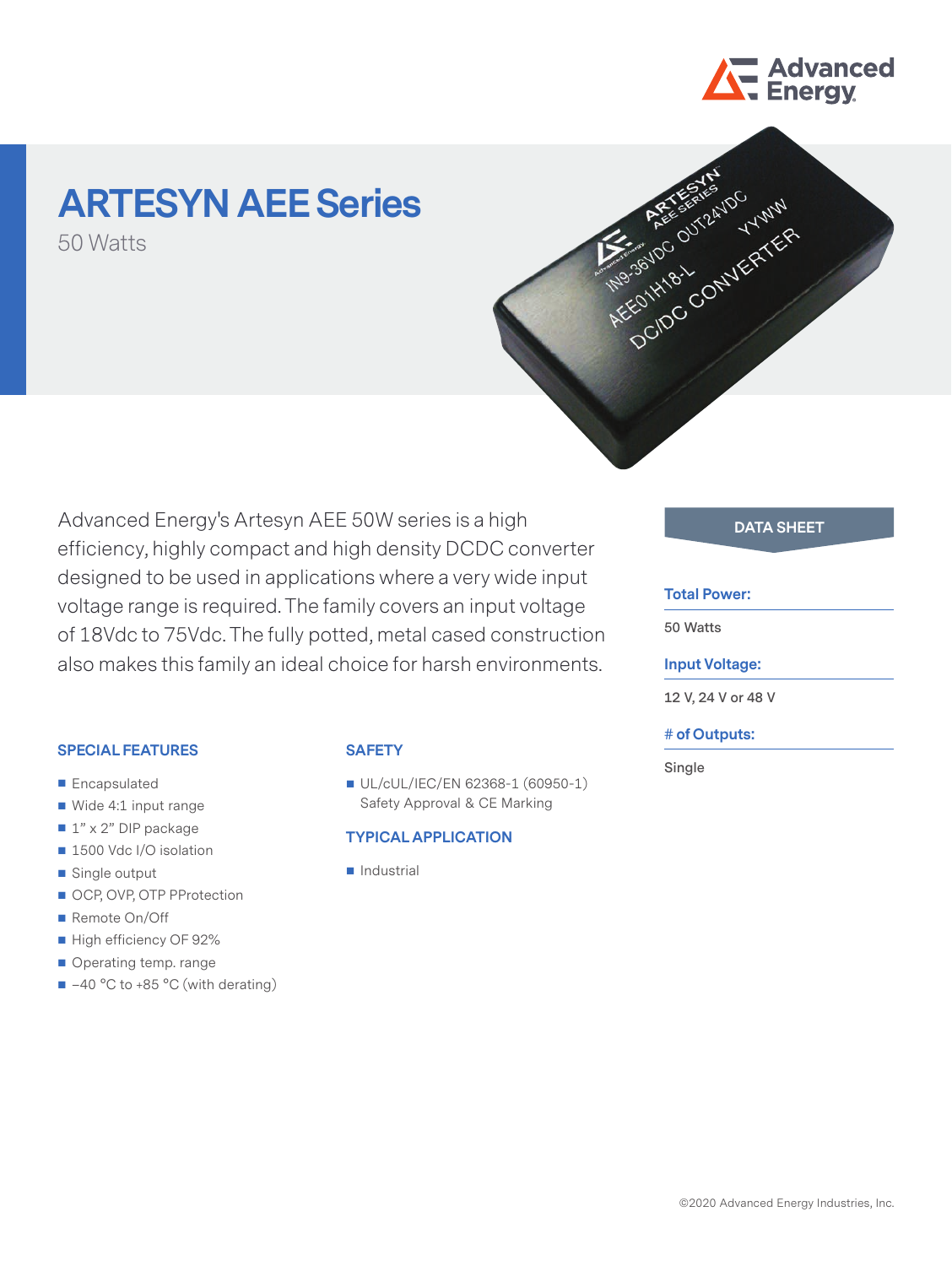# **ELECTRICAL SPECIFICATIONS**

| Input                   |                                        |  |
|-------------------------|----------------------------------------|--|
| Input range             | 9 to 36 Vdc; 18 to 75 Vdc              |  |
| Efficiency              | 92% @ 12 Vo                            |  |
| Output                  |                                        |  |
| Voltage tolerance       | ±1.0%                                  |  |
| Line regulation         | ±0.5%                                  |  |
| Load regulation         | Single output: ±0.5%                   |  |
| Noise/ripple            | 3.3 Vo, 5 Vo: 100 mV<br>Others: 150 mV |  |
| OCP and S/C protection  | Hiccup                                 |  |
| Overvoltage protection  | Latched                                |  |
| OTP protection          | Latched                                |  |
| Switching frequency     | 285 KHz                                |  |
| Temperature coefficient | $\pm 0.02$ /°C                         |  |
| <b>Isolation</b>        |                                        |  |
| I/O isolation           | 1500 Vdc min.                          |  |
| Insulation resistance   | 1000 Mohm                              |  |
| Insulation capacitance  | 2200 pF                                |  |

# **ENVIRONMENTAL SPECIFICATIONS**

| Operating ambient temperature range | $-40 °C$ to $+85 °C$       |
|-------------------------------------|----------------------------|
| Storage temperature                 | -50 °C to +125 °C          |
| Humidity                            | 5% to 95% (non-condensing) |
| Calculated MTBF                     | <b>233 Khrs</b>            |

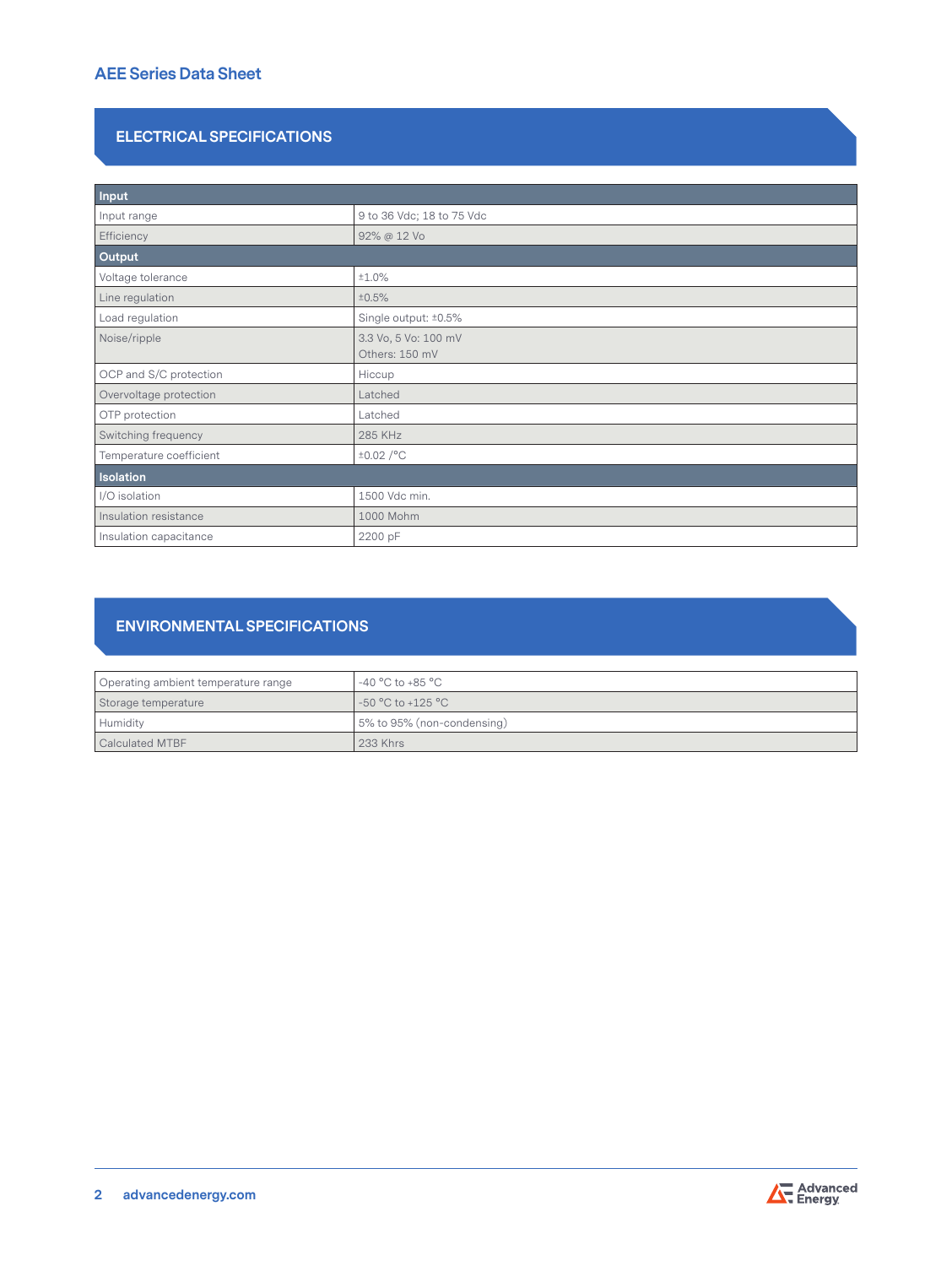## **MECHANICAL DRAWINGS**



| Pin No.        | <b>Single Output</b> |  |
|----------------|----------------------|--|
| 1              | $+V$ in              |  |
| $\mathfrak{D}$ | $-Vin$               |  |
| 3              | Remote On/Off        |  |
|                | $+$ Vout             |  |
| 5              | -Vout                |  |
|                | Trim                 |  |

All dimensions in mm (inches) Tolerance: X.X±0.25 (X.XX±0.01) X.XX±0.13 ( X.XXX±0.005) Pin diameter Ø 1.0 ±0.05 (0.04±0.002)

## **PHYSICAL CHARACTERISTICS**

| Case Size     | $50.8 \times 25.4 \times 11$ mm $(2.0 \times 1.0 \times 0.43$ inches) |  |
|---------------|-----------------------------------------------------------------------|--|
| Case Material | Aluminium Alloy, Black Anodized Coating                               |  |
| Base Material | FR4 PCB (flammability to UL 94V-0 rated)                              |  |
| Pin Material  | Copper Alloy with Gold Plate Over Nickel Subplate                     |  |
| Weight        | 30 <sub>q</sub>                                                       |  |

## **ORDERING INFORMATION**

| <b>Model Number</b> | <b>Input Voltage</b> | <b>Output 1 Voltage</b> | <b>Maximum Power</b> |
|---------------------|----------------------|-------------------------|----------------------|
| AEE10F18-L          | $9 - 36 V$           | 3.3 V @ 10 A            | 33 W                 |
| AEE10A18-L          | $9 - 36V$            | 5V@10A                  | 50 W                 |
| AEE04B18-L          | $9 - 36V$            | 12 V @ 4.17 A           | 50 W                 |
| AEE03C18-L          | $9 - 36V$            | 15 V @ 3.33 A           | 50 W                 |
| AEE02H18-L          | $9 - 36 V$           | 24 V @ 2.08 A           | 50 W                 |
| AEE10F36-L          | $18 - 75V$           | 3.3 V @ 10 A            | 33 W                 |
| AEE10A36-L          | $18 - 75V$           | 5 V @ 10 A              | 50 W                 |
| AEE04B36-L          | $18 - 75V$           | 12 V @ 4.17 A           | 50 W                 |
| AEE03C36-L          | $18 - 75V$           | 15 V @ 3.33 A           | 50 W                 |
| AEE02H36-L          | $18 - 75V$           | 24 V @ 2.08 A           | 50 W                 |

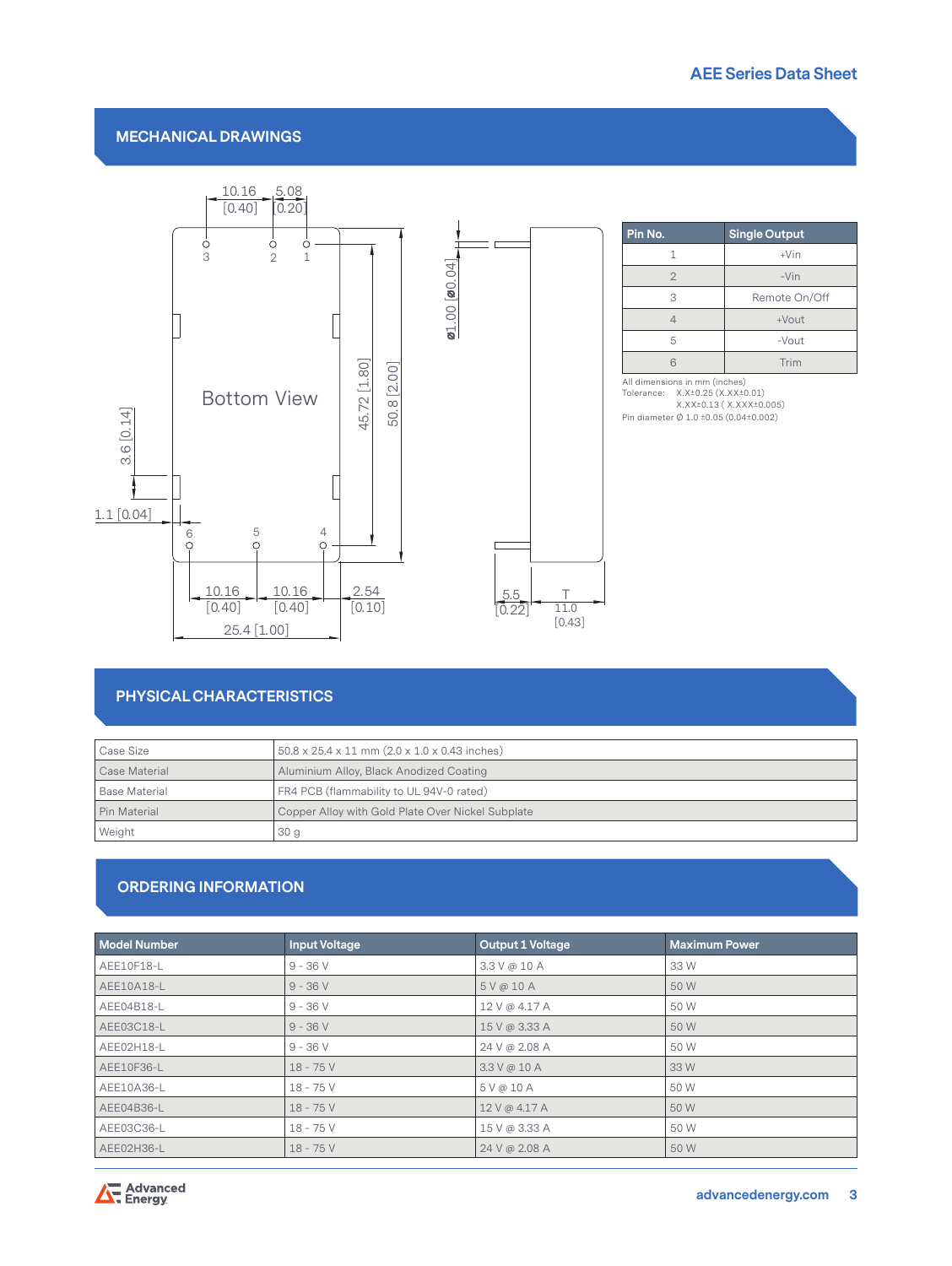## **AEE Series Data Sheet**

## **MECHANICAL DRAWINGS (CONTINUED)**



Converter

The advantages of adding a heatsink are:

- 1. To help heat dissipation and increase the stability and reliability of DC/DC converters at high operating temperature atmosphere.
- 2. To upgrade the operating temperature of DC/DC converters, please refer to Derating Curve.

# **PHYSICAL CHARACTERISTICS**

| Heatsink Material | Aluminum                      |
|-------------------|-------------------------------|
| Finish            | <b>Black Anodized Coating</b> |
| Weight            | 9 g                           |

Note1 All specifications are subject to change without notice. Mechanical drawings are for reference only.

Note2 Warranty: 3 yr

Note3 Label and logo appearance may vary from what is shown on mechanical drawings.